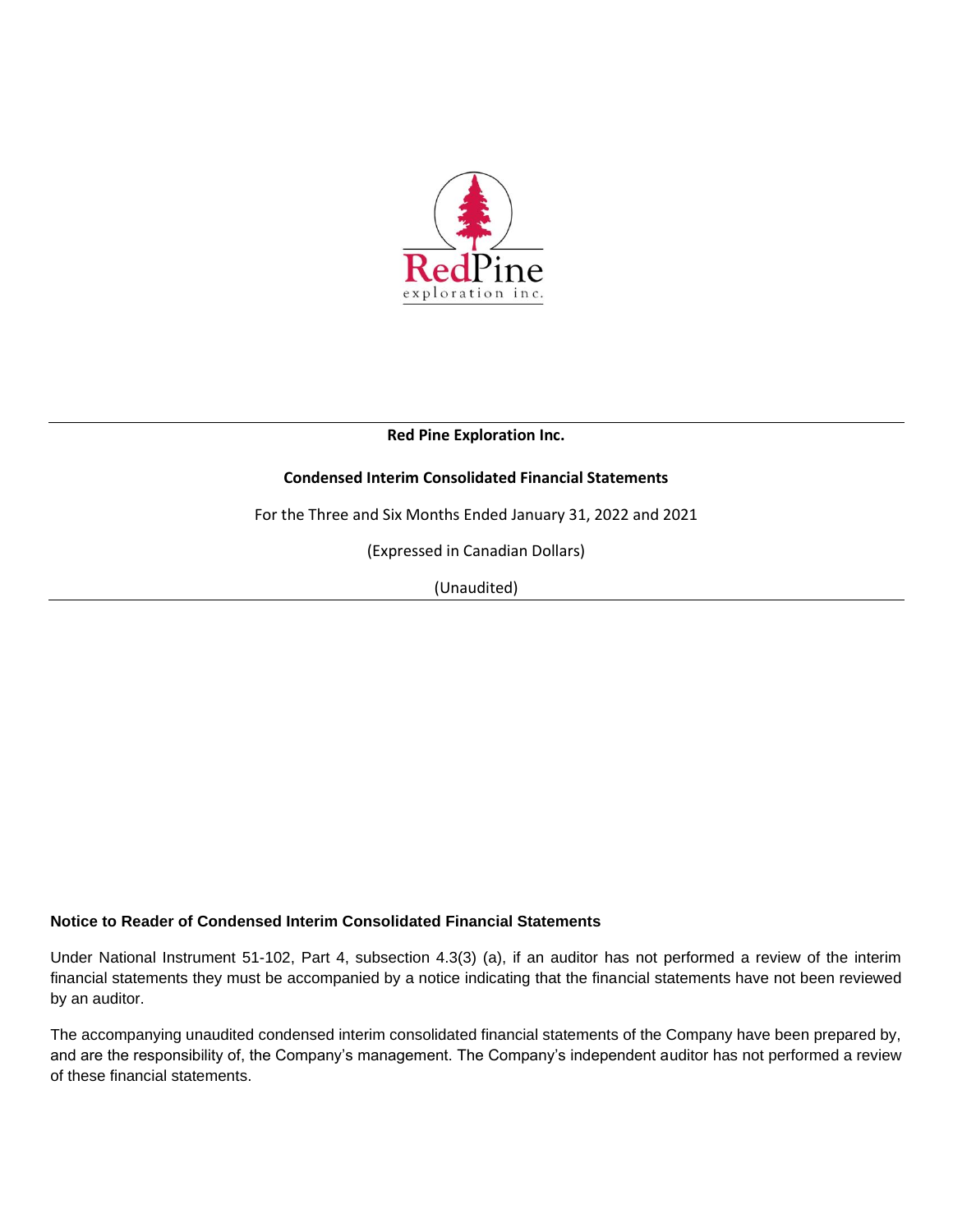#### **Red Pine Exploration Inc. Condensed Interim Consolidated Statements of Financial Position**

*(Unaudited, expressed in Canadian Dollars)*

|                                            | Note           | January 31,<br>2022 | <b>July 31,</b><br>2021 |
|--------------------------------------------|----------------|---------------------|-------------------------|
| <b>Assets</b>                              |                | (Unaudited)         | (Audited)               |
| <b>Current</b>                             |                |                     |                         |
| Cash                                       |                | \$10,155,019        | \$2,167,354             |
| Restricted cash                            | 5              | 315,000             | 315,000                 |
| Marketable securities                      |                | 2,500               | 2,500                   |
| Amount receivable                          | $\overline{7}$ | 210,736             | 169,997                 |
| Prepaid expenses                           |                | 762,105             | 1,009,069               |
| Total current assets                       |                | 11,445,360          | 3,663,920               |
| <b>Non-current assets</b>                  |                |                     |                         |
| Perpetual software licenses                | 3              | 18,204              | 18,204                  |
| Restricted cash                            | 6              | 315,000             | 315,000                 |
| <b>Buildings and equipment</b>             | 3              | 391,938             | 30,353                  |
| Right of use asset                         | 4              | 184,470             | 232,547                 |
| Leasehold improvement                      | 3              | 4,694               | 16,732                  |
| Total non-current assets                   |                | 914,306             | 612,836                 |
| <b>Total assets</b>                        |                | \$12,359,666        | \$4,276,756             |
| <b>Liabilities</b><br><b>Current</b>       |                |                     |                         |
| Accounts payable and accrued liabilities   |                | \$660,863           | \$<br>301,261           |
| Lease liability                            | 4              | 102,155             | 98,538                  |
| Deferred flow-through premium              | 9              | 1,465,863           | 647,077                 |
| Asset retirement obligation                | 6              | 240,000             | 290,000                 |
| <b>Total current liabilities</b>           |                | 2,468,882           | 1,336,876               |
| Long term lease liability                  | 4              | 58,310              | 111,532                 |
| <b>Total liabilities</b>                   |                | 2,527,192           | 1,448,408               |
| <b>Shareholders' equity</b>                |                |                     |                         |
| Share capital                              | 8              | 88,776,446          | 77,965,726              |
| Contributed surplus                        |                | 8,622,423           | 8,353,340               |
| Warrant reserve                            |                | 1,484,682           | 1,888,622               |
| Accumulated deficit                        |                | (89,051,077)        | (85, 379, 340)          |
| Total shareholders' equity                 |                | 9,832,474           | 2,496,228               |
| Total liabilities and shareholders' equity |                | \$12,359,666        | \$4,276,756             |

*The accompanying notes are an integral part of these condensed interim consolidated financial statements.*

**Nature of operations and going concern** (note 1) **Commitments** (note 9)

Approved on behalf of the board

 $\overline{a}$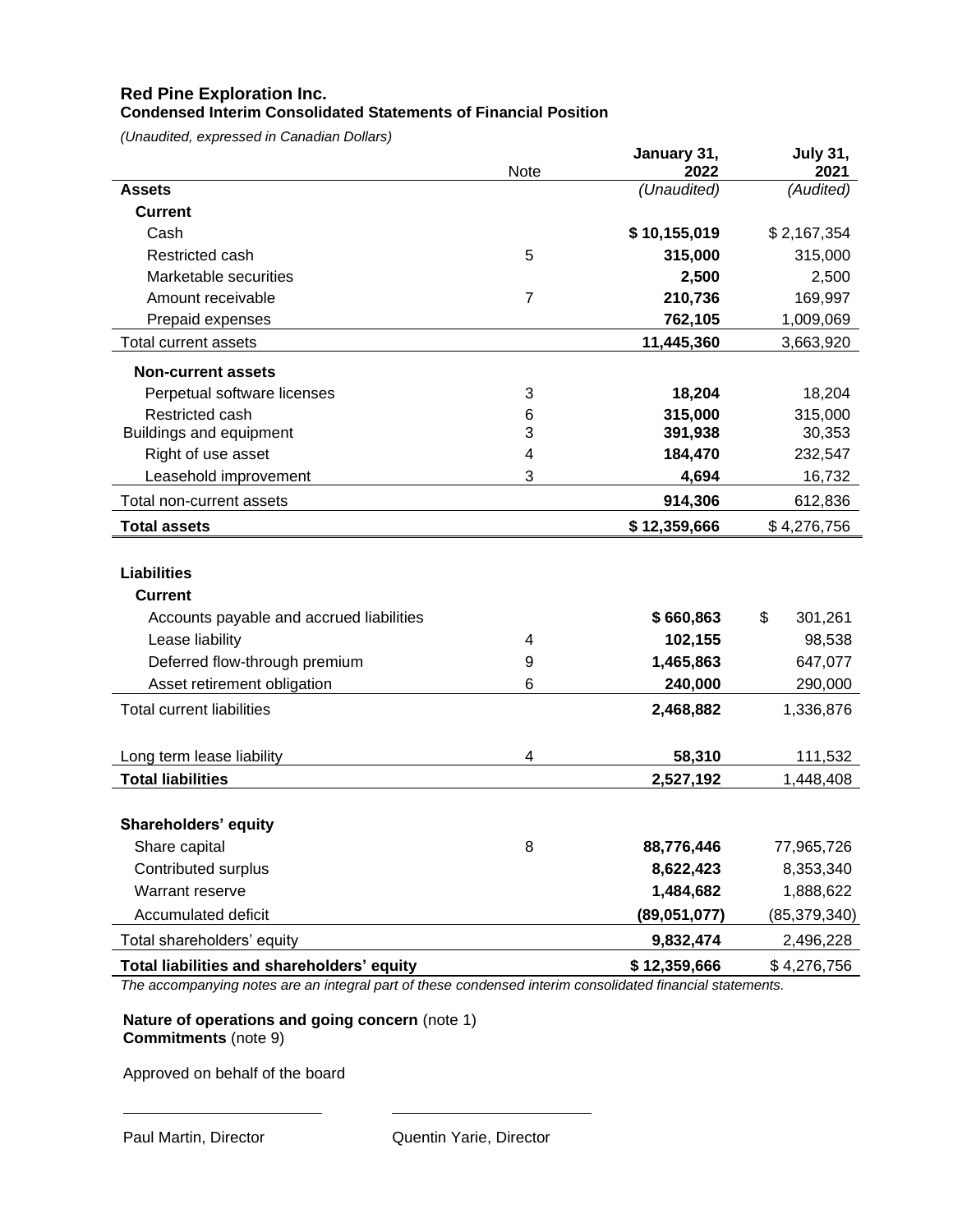# **Red Pine Exploration Inc. Condensed Interim Consolidated Statements of Comprehensive Loss**

*(Unaudited, expressed in Canadian Dollars)*

|                                    | <b>Three months ended</b> |                | <b>Six months ended</b> |               |              |
|------------------------------------|---------------------------|----------------|-------------------------|---------------|--------------|
|                                    | Note                      | January 31     | January 31              | January 31    | January 31   |
|                                    | s                         | 2022           | 2021                    | 2022          | 2021         |
| <b>Expenses</b>                    |                           |                |                         |               |              |
| Depreciation and amortization      | 3,4                       | 135,511<br>\$  | 24,029<br>\$            | \$174,356     | \$48,057     |
| Gain on disposal of equipment      | 3                         | (30,626)       |                         | (30, 626)     |              |
| <b>Exploration expenditures</b>    | 5                         | 2,595,754      | 181,221                 | 4,300,471     | 566,054      |
| Exploration property sale proceeds | 5                         |                |                         | (1,050,000)   |              |
| Foreign exchange loss (gain)       |                           | (228)          |                         | 465           | 589          |
| General and administrative         |                           | 340,677        | 54,097                  | 484,778       | 67,055       |
| Interest expense (income)          |                           | 1,891          | (442)                   | 697           | (337)        |
| Lease accretion                    | 4                         | 1,544          | 5,300                   | 5,605         | 10,600       |
| Payroll and professional fees      |                           | 243,911        | 147,144                 | 378,205       | 251,664      |
| Share-based compensation           | 8                         | 124,026        |                         | 269,083       |              |
| <b>Total expense</b>               |                           | 3,416,459      | 384,159                 | 4,140,752     | 889,303      |
|                                    |                           |                |                         |               |              |
| Other income                       |                           |                |                         |               |              |
| Flow-through share premium         | 9                         | 527,916        | 27,190                  | 861,296       | 54,380       |
| <b>Total other income</b>          |                           | 527,916        | 27,190                  | 861,296       | 54,380       |
|                                    |                           |                |                         |               |              |
| Net loss and comprehensive loss    |                           | \$ (2,884,544) | \$ (384, 159)           | \$(3,671,737) | \$(889,302)  |
| Basic and diluted loss per share   |                           | \$             | \$                      | (0.04)<br>\$  | \$<br>(0.02) |
|                                    |                           | (0.03)         | (0.01)                  |               |              |
| Weighted average number of         |                           |                |                         |               |              |
| common shares outstanding          |                           | 110,589,114    | 47,722,239              | 103,254,255   | 47,722,239   |

*The accompanying notes are an integral part of these condensed interim consolidated financial statements.*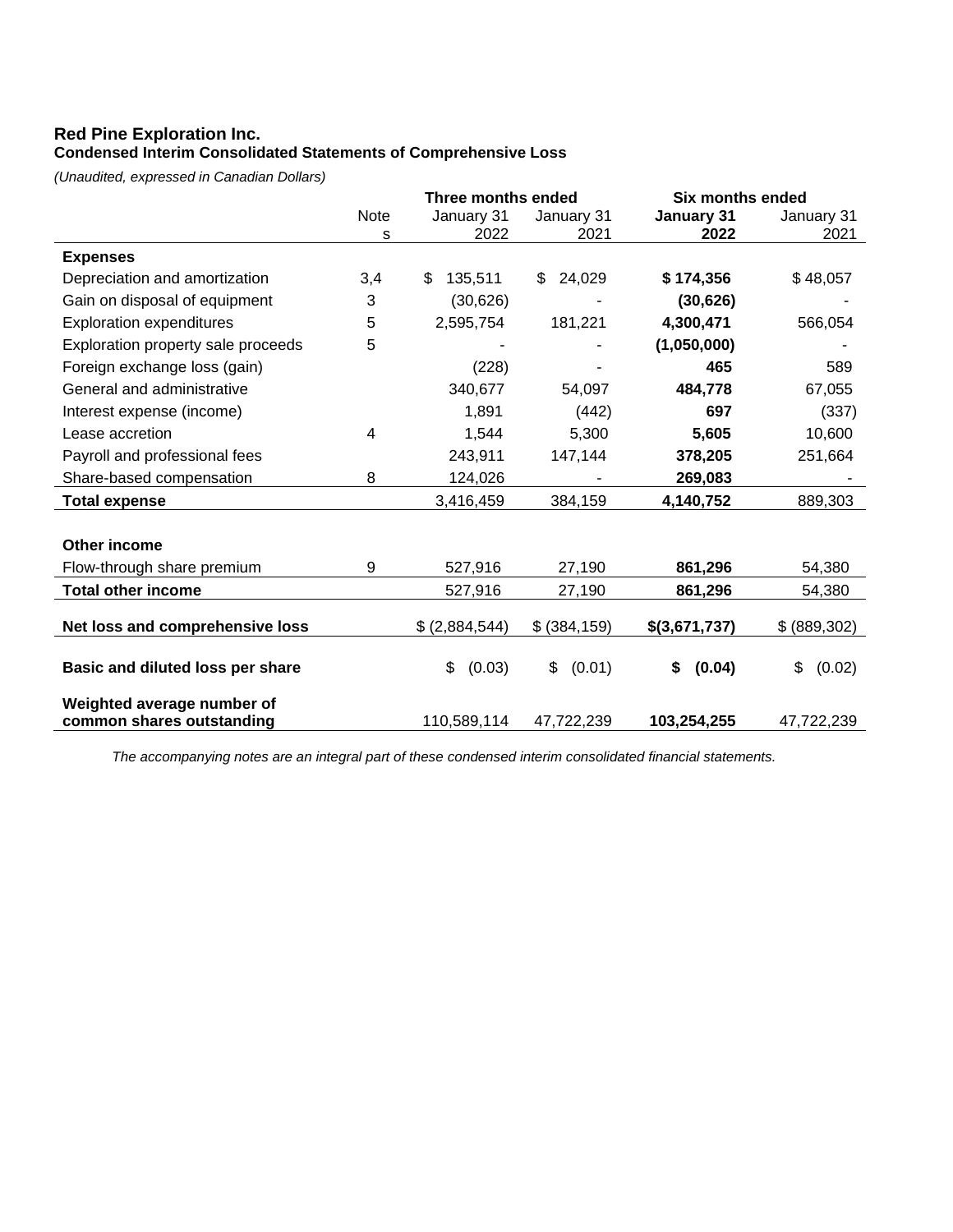# **Red Pine Exploration Inc.**

#### **Condensed Interim Consolidated Statements of Cash Flows**

(Unaudited - expressed in Canadian Dollars)

|                                                   | For six months ended January 31 |                  |  |
|---------------------------------------------------|---------------------------------|------------------|--|
|                                                   | 2022                            | 2021             |  |
| <b>Operations</b>                                 |                                 |                  |  |
| Net loss and comprehensive loss                   | \$ (3,671,737)                  | (889, 303)<br>\$ |  |
| Adjustment for non-cash items:                    |                                 |                  |  |
| Depreciation and amortization                     | 174,356                         | 48,057           |  |
| Change in deferred flow-through premium           | (861, 296)                      | (54, 380)        |  |
| Gain on disposal of assets                        | (30, 626)                       |                  |  |
| Lease accretion                                   | 5,605                           | 10,600           |  |
| Rental deposit                                    |                                 | (17, 281)        |  |
| Stock-based compensation                          | 269,082                         |                  |  |
|                                                   | (4, 114, 616)                   | (902, 307)       |  |
| Net changes in non-cash working capital           |                                 |                  |  |
| Amount receivable                                 | (40, 739)                       | 320,289          |  |
| Prepaid expenses                                  | 246,964                         | 37,250           |  |
| Accounts payable and accrued liabilities          | 359,604                         | 89,391           |  |
| Payment of asset retirement obligations           | 50,000                          |                  |  |
| Net cash used in operating activities             | (3,598,787)                     | (455, 376)       |  |
| <b>Investing activities</b>                       |                                 |                  |  |
| Building and equipment additions                  | (475, 825)                      |                  |  |
| Building and equipment disposals proceeds         | 30,626                          |                  |  |
| Net cash used in investing activities             | (445,191)                       |                  |  |
| <b>Financing activities</b>                       |                                 |                  |  |
| Proceeds from private placements                  | 8,400,405                       |                  |  |
| Proceeds from warrant exercise                    | 4,299,812                       |                  |  |
| Share issue costs                                 | (613, 356)                      |                  |  |
| Lease payments                                    | (55, 210)                       | (55, 209)        |  |
| Net cash generated (used) in financing activities | 12,031,651                      | (55, 209)        |  |
|                                                   |                                 |                  |  |
| Net (Decrease) in cash                            | 7,987,665                       | (510, 136)       |  |
| Cash at the beginning of period                   | 2,167,354                       | 647,920          |  |
| Cash at end of period                             | \$10,155,019                    | \$137,335        |  |

*The accompanying notes are an integral part of these condensed interim consolidated financial statements.*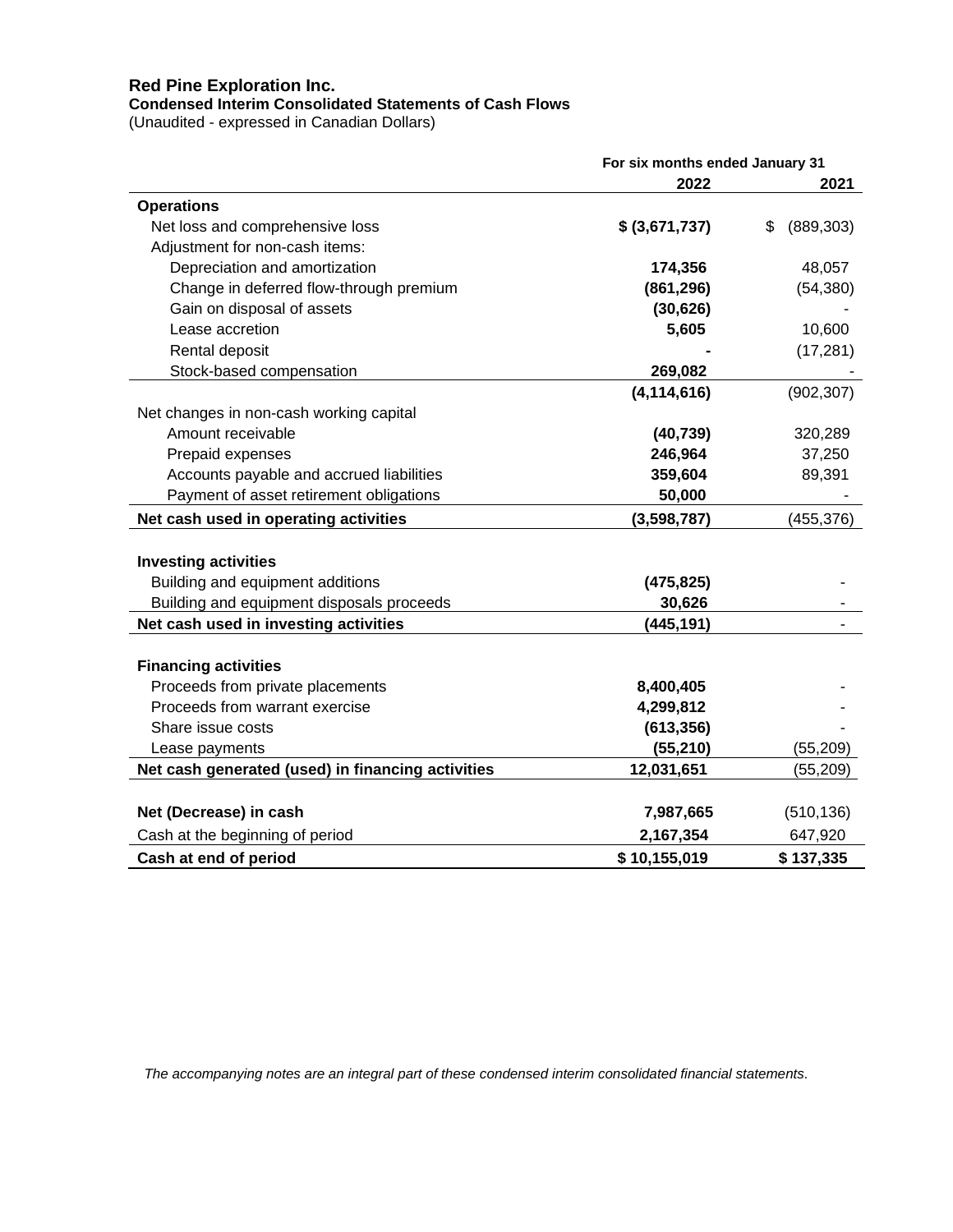#### **Red Pine Exploration Inc. Condensed Interim Consolidated Statements of Changes in Equity As at January 31, 2022 and July 31, 2021**

*(Unaudited, expressed in Canadian Dollars)*

|                                                 |                       |                      | Contributed | Warrant     | Accumulated    | Shareholders |
|-------------------------------------------------|-----------------------|----------------------|-------------|-------------|----------------|--------------|
|                                                 | Shares <sup>(1)</sup> | <b>Share Capital</b> | Surplus     | Reserve     | Deficit        | Equity       |
|                                                 | Number                |                      |             | \$          |                |              |
| Balance, July 31 2021                           | 95,919,397            | 77,965,726           | 8,353,340   | 1,888,622   | (85, 379, 340) | 2,496,226    |
| Net loss for the period                         |                       |                      |             |             | (3,671,737)    | (3,671,737)  |
| Private placement<br>Fair value of flow through | 12,923,700            | 8,400,405            |             |             |                | 8,400,405    |
| premium                                         |                       | (1,680,081)          |             |             |                | (1,680,081)  |
| Cost of issue<br>Fair value of broker           |                       | (613, 356)           |             |             |                | (613, 356)   |
| warrants issued                                 |                       | (188, 827)           |             | 188,827     |                |              |
| Share based compensation                        |                       |                      | 269,083     |             |                | 269,083      |
| Warrants exercised<br>Fair value of warrants    | 8,599,623             | 4,817,683            |             | (517, 871)  |                | 4,299,812    |
| expired                                         |                       | 74,896               |             | (74, 896)   |                |              |
| Balance, January 31, 2022                       | 117,442,720           | 88,776,446           | 8,622,423   | 1,484,682   | (89,051,077)   | 9,832,474    |
|                                                 |                       |                      |             |             |                |              |
| Balance, July 31 2020                           | 47,722,233            | 59,993,157           | 8,116,146   | 1,882,653   | (69, 237, 900) | 754,056      |
| Loss for the period                             |                       |                      |             |             | (889, 303)     | (889, 303)   |
| Fair value of warrants<br>expired               |                       | 1,276,217            |             | (1,276,217) |                |              |
| Balance, January 31 2021                        | 47,722,233            | 77,965,726           | 8,116,146   | 606,436     | (70, 127, 203) | 135,247      |

*The accompanying notes are an integral part of these condensed interim consolidated financial statements.*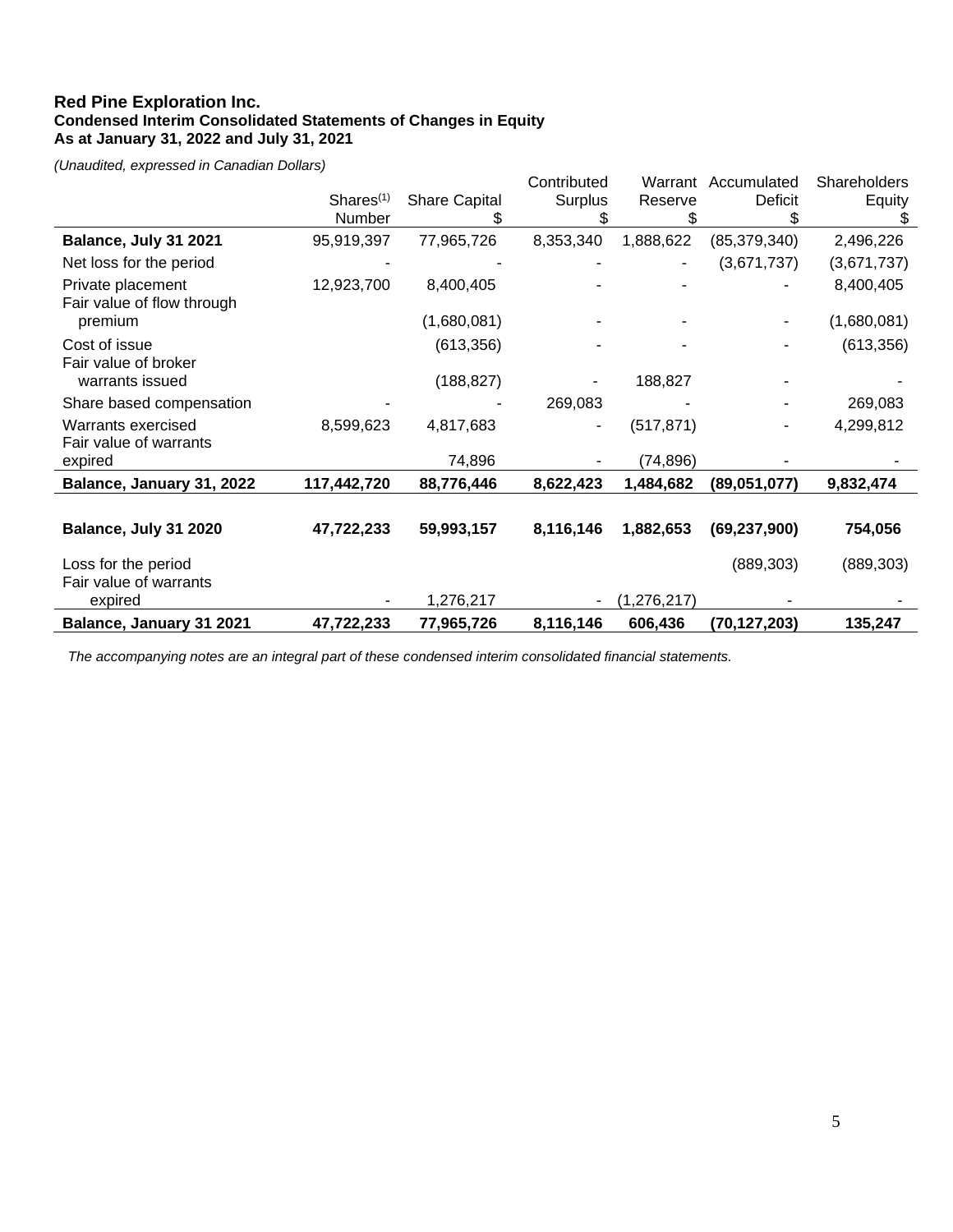#### **1. Nature of Operations and Going Concern**

Red Pine Exploration Inc. (the "Company" or "Red Pine") was founded in 1936 under the laws of Ontario, Canada for the acquisition, exploration, and development of mining properties. The Company's head office and primary location of its registered records is 145 Wellington Street West, Suite 1001, Toronto, Ontario, M5J 1H8. The Company is currently in the exploration stage and has not commenced any commercial operations.

The accompanying Condensed Interim Consolidated Financial Statements for the six months ended January 31, 2022 (the "Financial Statements") have been prepared on the basis of a going concern, which contemplates the realization of assets and liquidation of liabilities in the normal course of business.

As at January 31, 2022, the Company had cash of \$10,155,019 (July 31, 2021: \$2,167,354) and an accumulated deficit of \$89,051,077 (July 31, 2021: \$85,379,340) and for the six months ended January 31, 2022 had net cash used in operating activities of \$3,598,787 (six months ended January 31, 2021 - \$455,376). Cash increased in the period primarily due to proceeds from a private placement in November 2021 and the exercise of warrants in November and December 2021.

In assessing whether the going concern assumption is appropriate, management considers all available information about the future, which is at least, but not limited to, twelve months from the end of the reporting period. The Company's ability to continue operations and fund its mining interest expenditures is dependent on management's ability to secure additional financing. Management is actively pursuing such additional sources of financing, and while it has been successful in doing so in the past, there can be no assurance it will be able to do so in the future. The Company is currently in the exploration stage and has not identified economically recoverable minerals. These conditions indicate that a material uncertainty exists that may cast significant doubt about the Company's ability to continue as a going concern.

Although the Company has taken steps to verify title to the properties on which it is conducting exploration and in which it has an interest, in accordance with industry standards for the current stage of operations of such properties, these procedures do not guarantee the Company's title. Property title may be subject to government licensing requirements or regulations, unregistered prior agreements, unregistered claims, indigenous claims, and non-compliance with regulatory, environmental and social licensing requirements. The Company's assets may also be subject to increases in taxes and royalties and renegotiation of contracts.

The Company's operations and its ability to finance its operations could be significantly adversely affected by the effects of COVID-19. During the past two years, a number of mining operations and projects were suspended or delayed. The Government of Ontario announced further easing of COVID-19 restrictions effective March 21, 2022, which is expected to improve the operating environment and access to supplies and services. The Company cannot accurately predict the impact COVID-19 will have on its operations, including the ability of others to meet their obligations with the Company and government imposed restrictions to address COVID-19,

These Financial Statements do not give effect to adjustments that would be necessary should the Company be unable to continue as a going concern and therefore need to realize its assets and liquidate its liabilities and commitments in other than the normal course of business and at amounts different from those in the accompanying Financial Statements. Such adjustments could be material.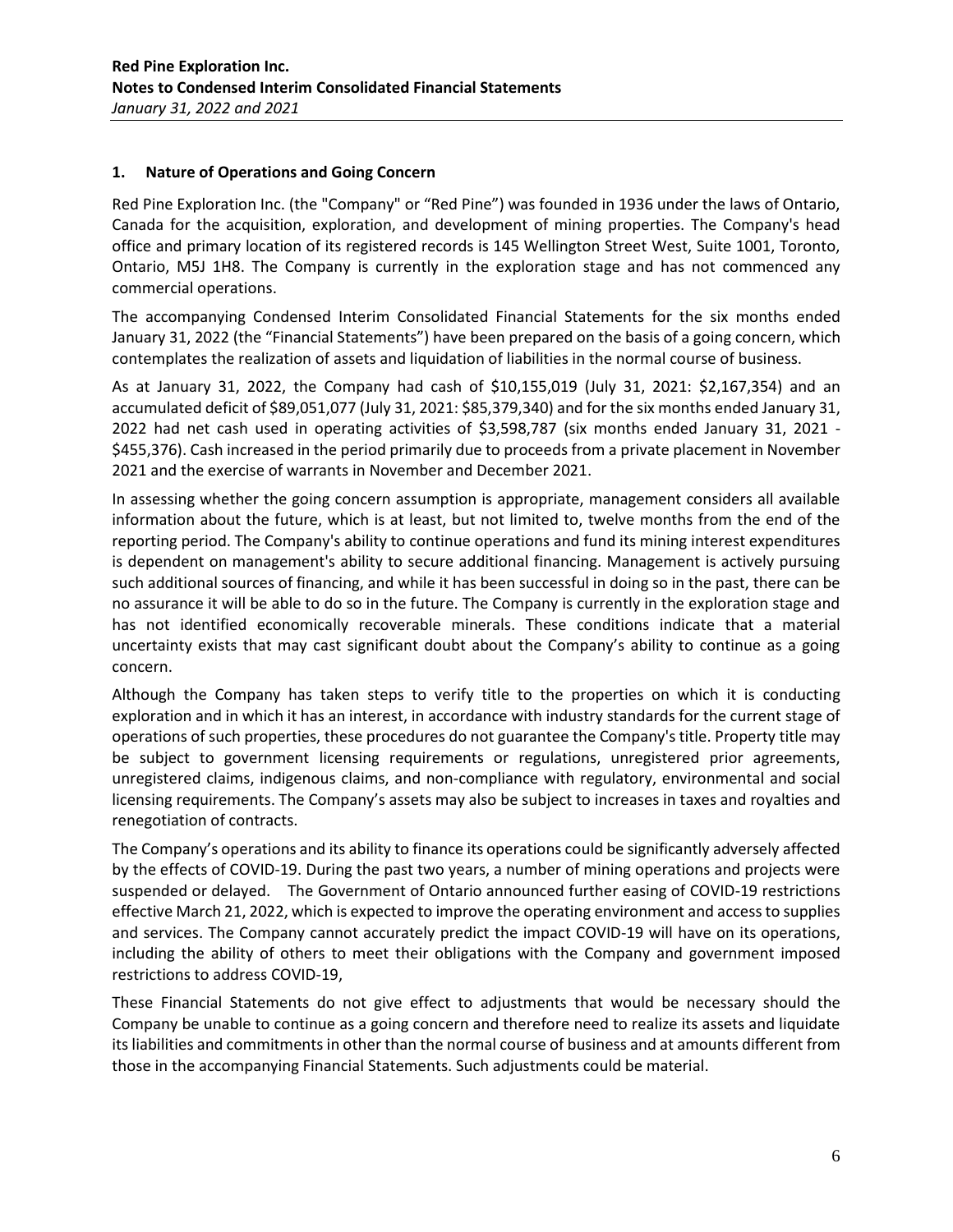# **2. Significant Accounting Policies**

### *(a) Statement of compliance*

These Financial Statements have been prepared in accordance and comply with IAS 34, Interim Financial Reporting using accounting policies consistent with International Financial Reporting Standards ("IFRS") as issued by the International Accounting Standards Board ("IASB") and interpretations issued by the IFRS Interpretations Committee ("IFRIC"). They do not include all information required for annual financial statements and should be read in conjunction with the consolidated financial statements of the Company as at and for the year ended July 31, 2021. Selected explanatory notes are included to explain events and transactions that are significant to an understanding of the changes to the Company's financial position and performance since the last audited annual consolidated financial statements.

The Financial Statements were approved by the Board of Directors on March 31, 2022.

# *(b) Basis of presentation*

These Financial Statements have been prepared on a historical cost basis except for certain financial instruments that have been measured at fair value. In addition, these Financial Statements have been prepared using the accrual basis of accounting, except for cash flow information.

# *(c) Basis of consolidation*

These Financial Statements include the accounts of the Company and its wholly owned subsidiaries, Augustine Ventures Inc., 874253 Ontario Ltd., and Wawa GP. All intercompany balances and transactions have been eliminated.

### *(d) Significant accounting judgements and estimates*

The preparation of the Financial Statements requires management to make judgements, estimates, and assumptions that affect the application of accounting policies and the reported amounts of assets, liabilities, income, and expense. In management's opinion, all adjustments considered necessary for a fair presentation have been included in the Financial Statements. Interim results are not necessarily indicative of the results expected for the financial year. Actual annual results may differ from interim estimates. The significant judgements made by management applied in the preparation of the Financial Statements are consistent with those applied and disclosed in the Company's audited financial statements for the year ended July 31, 2021, except for the change in accounting policy related to flow-trough shares described below. For a description of the Company's critical accounting estimates and assumptions, please refer to the Company's audited financial statements and related notes for the year ended July 31, 2021.

### *Change in Accounting Policy - Flow-Through Shares*

Upon the issuance of flow-through shares ("FT Shares"), the Company records the initial proceeds to share capital, net of tax liability, if any. The flow-through share premium liability on the statement of financial position represents the premium of the financing price in excess of the market share price on the date of the flow-through share financing. As the Company incurs eligible Canadian Exploration Expenditure ("CEE")to meet flow-through requirements, a corresponding flow-through share premium recovery is recognized in the statement of loss. In prior financial statements, the Company deferred the recognition of the flow-through share premium until the CEE was renounced and after the CEE was incurred.

The retrospective change in accounting policy did not impact the three and six month periods ended January 31, 2021. The impact of the change in accounting policy for the remaining six months of the year ended July 31, 2021 and for the three months ended October 31, 2021 are summarized below: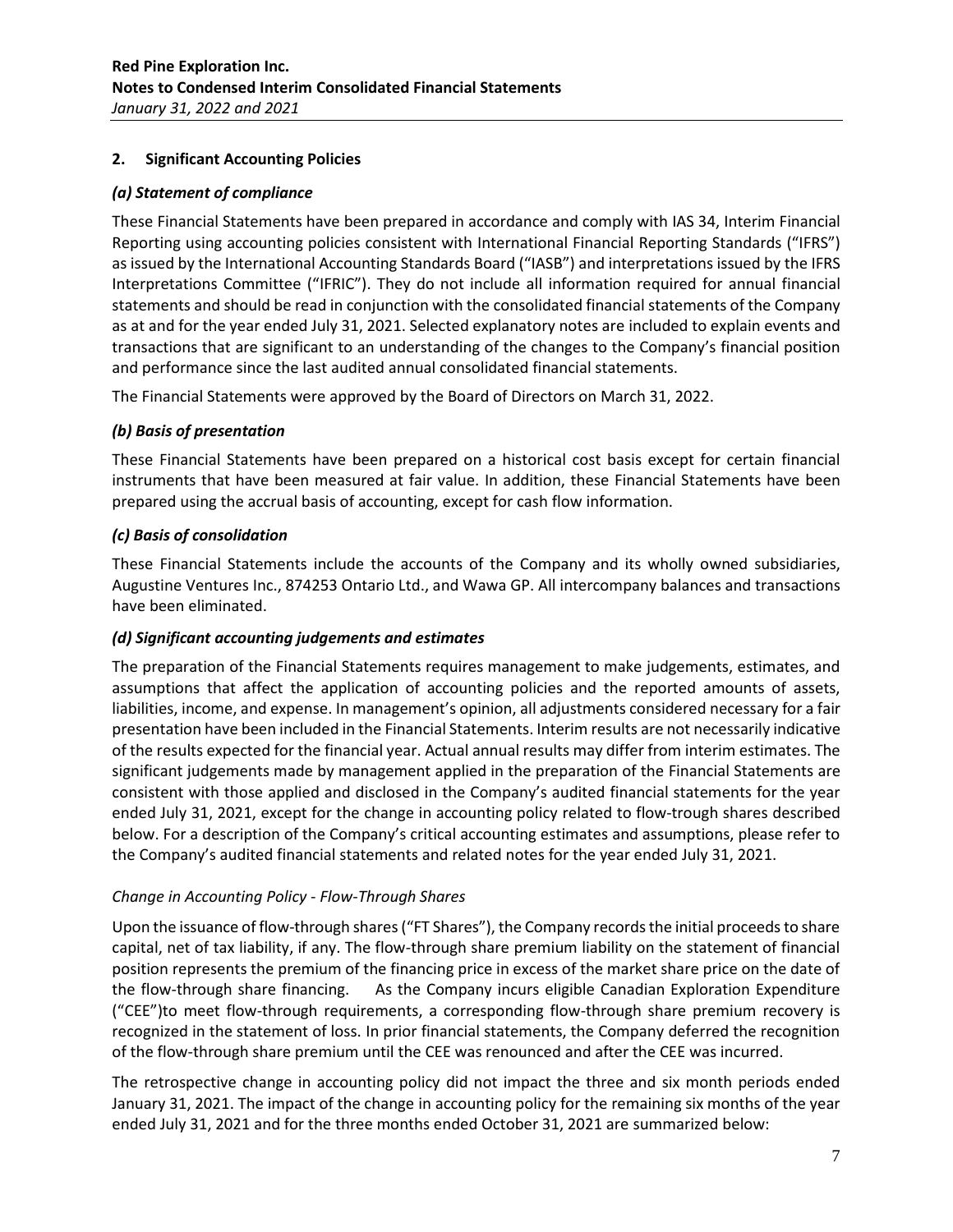| <b>Consolidated Statements of Financial</b>      | <b>Previously</b><br><b>Reported at</b><br><b>July 31, 2021</b> | <b>Policy Change</b><br>Impact | <b>Adjusted at July</b><br>31, 2021 |
|--------------------------------------------------|-----------------------------------------------------------------|--------------------------------|-------------------------------------|
| <b>Position</b><br>Deferred flow-through premium | 979.199                                                         | (332, 122)                     | 647.077                             |
| Accumulated deficit                              | (85, 711, 462)                                                  | 332,122                        | (85, 379, 340)                      |

|                                           | Previously           |                      |                   |
|-------------------------------------------|----------------------|----------------------|-------------------|
|                                           | Reported             |                      | Adjusted          |
|                                           | <b>Year Ended</b>    | <b>Policy Change</b> | <b>Year Ended</b> |
| <b>Consolidated Statement of Loss and</b> | <b>July 31, 2021</b> | Impact               | July 31, 2021     |
| <b>Comprehensive Loss</b>                 |                      |                      |                   |
| Change in flow-through premium            | 110,876              | 332,122              | 442,998           |
| Loss and comprehensive Loss               | (16, 473, 562)       | 332,122              | (16, 141, 440)    |

|                                            | Previously<br>Reported<br><b>Year Ended</b><br><b>July 31, 2021</b> | <b>Policy Change</b><br>Impact | Adjusted<br><b>Year Ended</b><br>July 31, 2021 |
|--------------------------------------------|---------------------------------------------------------------------|--------------------------------|------------------------------------------------|
| <b>Consolidated Statement of Cash Flow</b> |                                                                     |                                |                                                |
| Loss and comprehensive loss                | (16, 473, 562)                                                      | 332,122                        | (16, 141, 440)                                 |
| Change in flow-through premium             | 110,876                                                             | 332,122                        | 442,998                                        |
| Net cash used in operating activities      | (16, 768, 862)                                                      |                                | (16, 768, 862)                                 |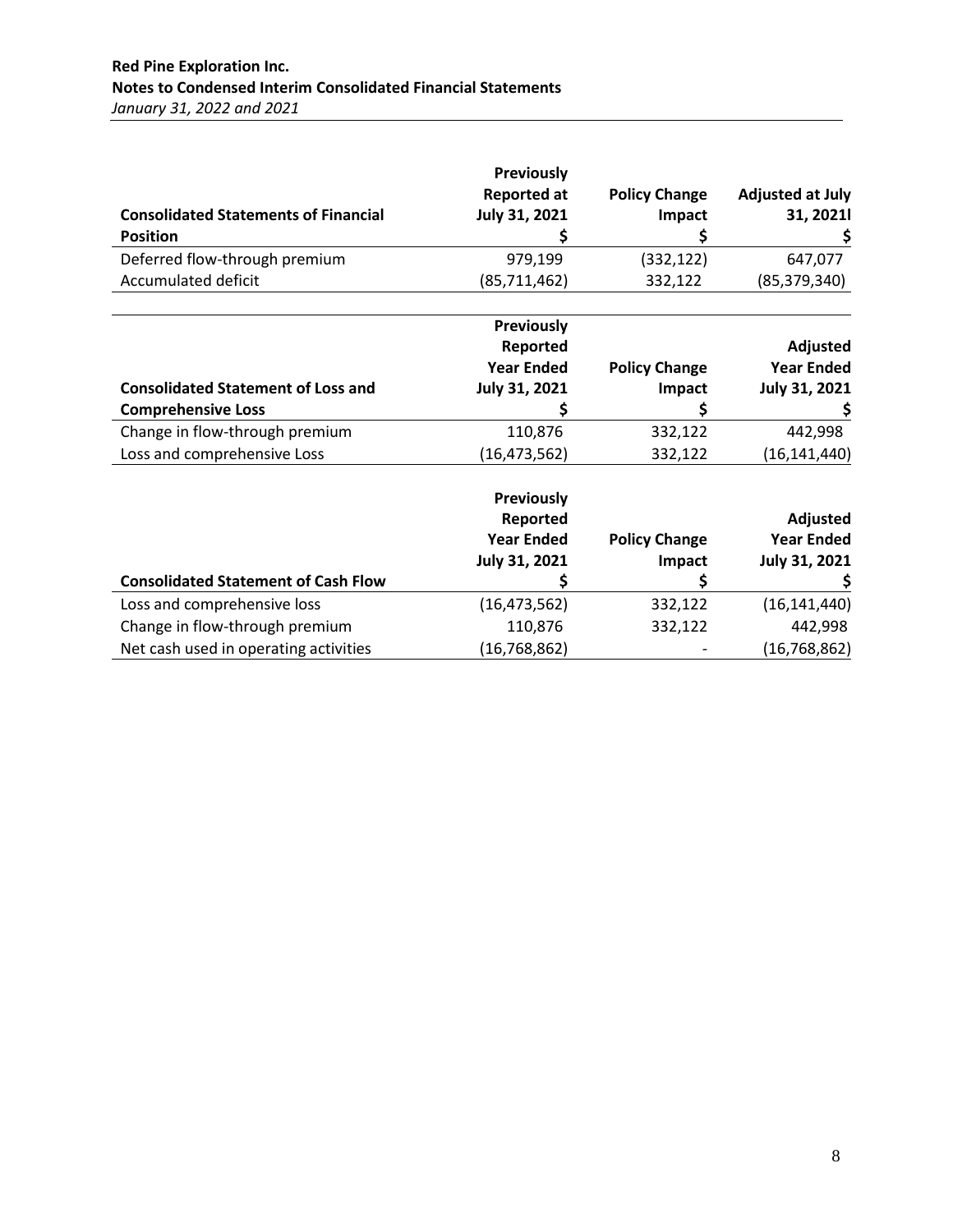### **2. Significant Accounting Policies (continued)**

### *(d) Significant accounting judgements and estimates (continued)*

|                                             | <b>Previously</b><br><b>Reported at</b> |                      |                                        |
|---------------------------------------------|-----------------------------------------|----------------------|----------------------------------------|
| <b>Consolidated Statements of Financial</b> | October 31, 2021                        | <b>Policy Change</b> | <b>Adjusted at</b><br>October 31, 2021 |
|                                             |                                         | Impact               |                                        |
| <b>Position</b>                             |                                         | S                    |                                        |
| Deferred flow-through premium               | 979,199                                 | (665, 502)           | 313,697                                |
| <b>Accumulated deficit</b>                  | (85,711,462)                            | 665,502              | (86, 166, 534)                         |
|                                             | <b>Previously</b>                       |                      |                                        |
|                                             | Reported                                |                      | <b>Adjusted</b>                        |
|                                             | <b>3 Months Ended</b>                   | <b>Policy Change</b> | <b>3 Months Ended</b>                  |
| <b>Consolidated Statement of Loss and</b>   | October 31, 2021                        | <b>Impact</b>        | October 31, 2021                       |
| <b>Comprehensive Loss</b>                   |                                         | Ş                    |                                        |
| Change in flow-through premium              |                                         | 330,380              | 333,380                                |
| Loss and comprehensive Loss                 | (1, 120, 574)                           | 330,380              | (787, 194)                             |
|                                             | <b>Previously</b>                       |                      |                                        |
|                                             | Reported                                |                      | <b>Adjusted</b>                        |
|                                             | <b>3 Months Ended</b>                   | <b>Policy Change</b> | <b>3 Months Ended</b>                  |
|                                             | October 31, 2021                        | Impact               | October 31, 2021                       |
| <b>Consolidated Statement of Cash Flow</b>  |                                         | Ş                    |                                        |
| Loss and comprehensive loss                 | (1, 120, 574)                           | 330,380              | (787, 194)                             |
| Change in flow-through premium              |                                         | 330,380              | 330,380                                |
| Net cash used in operating activities       | (787, 133)                              |                      | (787, 133)                             |

Significant assumptions about the future and other sources of estimation uncertainty that management has made at the end of the reporting period, that could have an effect on the amounts recognized in the Financial Statements relate to the following:

### *Going concern*

The preparation of the Financial Statements requires management to make judgments regarding the going concern of the Company. (Note 1)

### *Share-based compensation*

Estimating fair value for granted stock options requires determining the most appropriate valuation model which is dependent on the terms and conditions of the grant. This estimate also requires determining the most appropriate inputs to the valuation model including the expected life of the option, volatility, dividend yield, and rate of forfeitures and making assumptions about them. The value of the share-based payment expense along with the assumptions and model used for estimating fair value for share-based compensation transactions are disclosed in Note 8.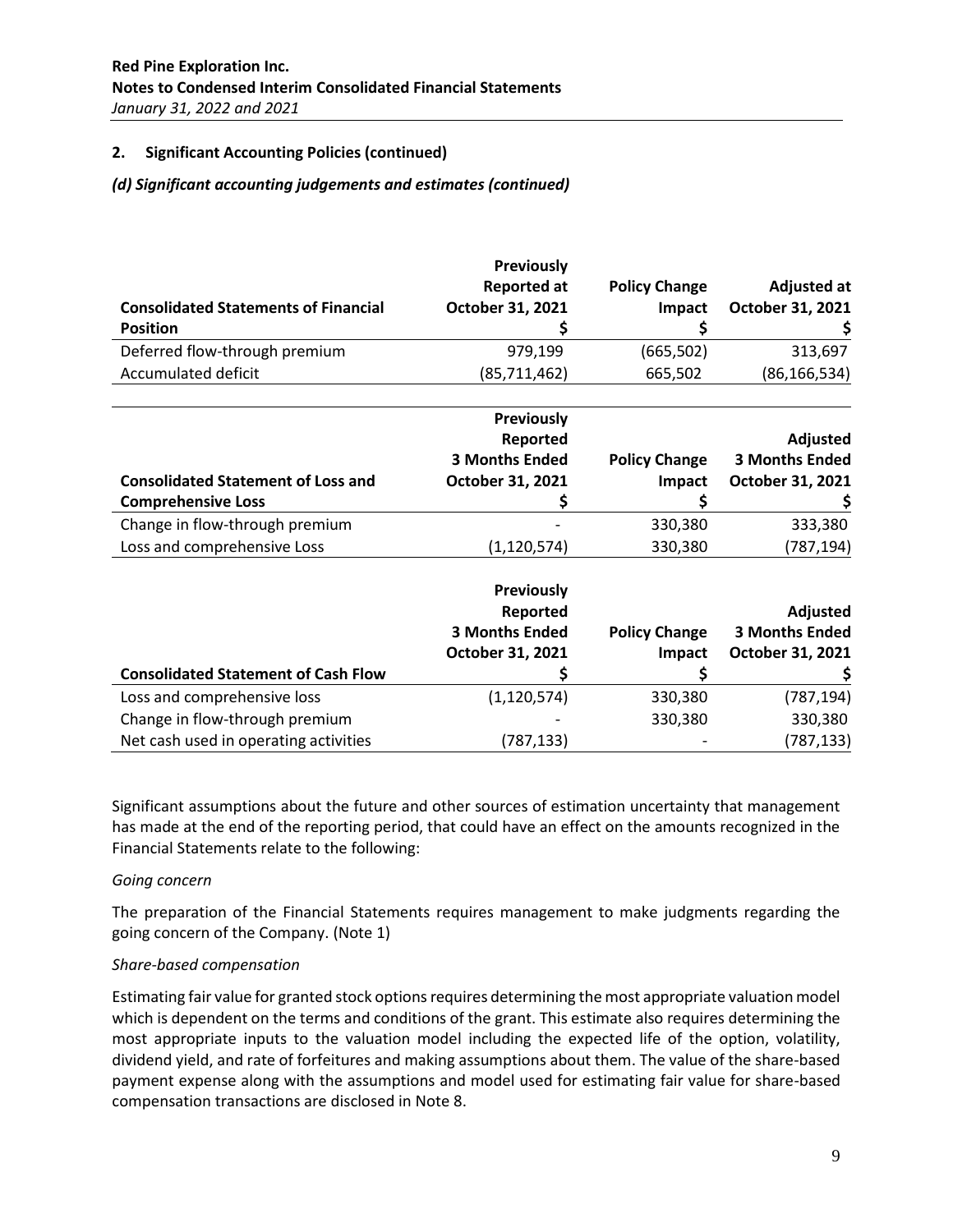# **3. Buildings and equipment, Perpetual Software Licenses and Leasehold Improvements**

The following table sets out the changes to the carrying value of equipment, perpetual software licenses and leasehold improvements:

|                                     | <b>Buildings</b> | Perpetual       |              |            |
|-------------------------------------|------------------|-----------------|--------------|------------|
|                                     | and              | <b>Software</b> | Leasehold    |            |
|                                     | <b>Equipment</b> | <b>Licenses</b> | Improvements | Total      |
|                                     | Ş                | \$              | Ş            | \$         |
| Cost                                |                  |                 |              |            |
| Balance, July 31 2020               | 67,743           | 18,204          | 134,238      | 220,185    |
| <b>Additions</b>                    | 33,133           |                 |              | 33,133     |
| <b>Balance, July 31, 2021</b>       | 100,876          | 18,204          | 134,238      | 253,318    |
| <b>Additions</b>                    | 475,825          |                 |              | 475,825    |
| <b>Disposals</b>                    | (35, 138)        |                 |              | (35, 138)  |
| Balance, January 31, 2022           | 541,563          | 18,204          | 134,238      | 694,005    |
|                                     |                  |                 |              |            |
| <b>Accumulated depreciation and</b> |                  |                 |              |            |
| amortization                        |                  |                 |              |            |
| Balance, July 31 2020               | (67, 743)        |                 | (105, 470)   | (173, 213) |
| Depreciation and amortization       | (2,780)          |                 | (12,036)     | (14, 817)  |
| <b>Balance, July 31, 2021</b>       | (70, 523)        |                 | (117,506)    | (188, 029) |
| Depreciation and amortization       | (10, 327)        |                 | (12,038)     | (22, 365)  |
| <b>Disposals</b>                    | 35,138           |                 |              | 35,138     |
| Balance, January 31, 2022           | (149,625)        |                 | (129, 544)   | (279,169)  |
|                                     |                  |                 |              |            |
| Net book value                      |                  |                 |              |            |
| As at July 31, 2021                 | 30,353           | 18,204          | 16,732       | 65,289     |
| <b>As at January 31, 2022</b>       | 391,938          | 18,204          | 4,694        | 414,836    |

In the three months ending January 31, 2022, the Company disposed of a fully depreciated vehicle and received insurance proceeds of \$30,626.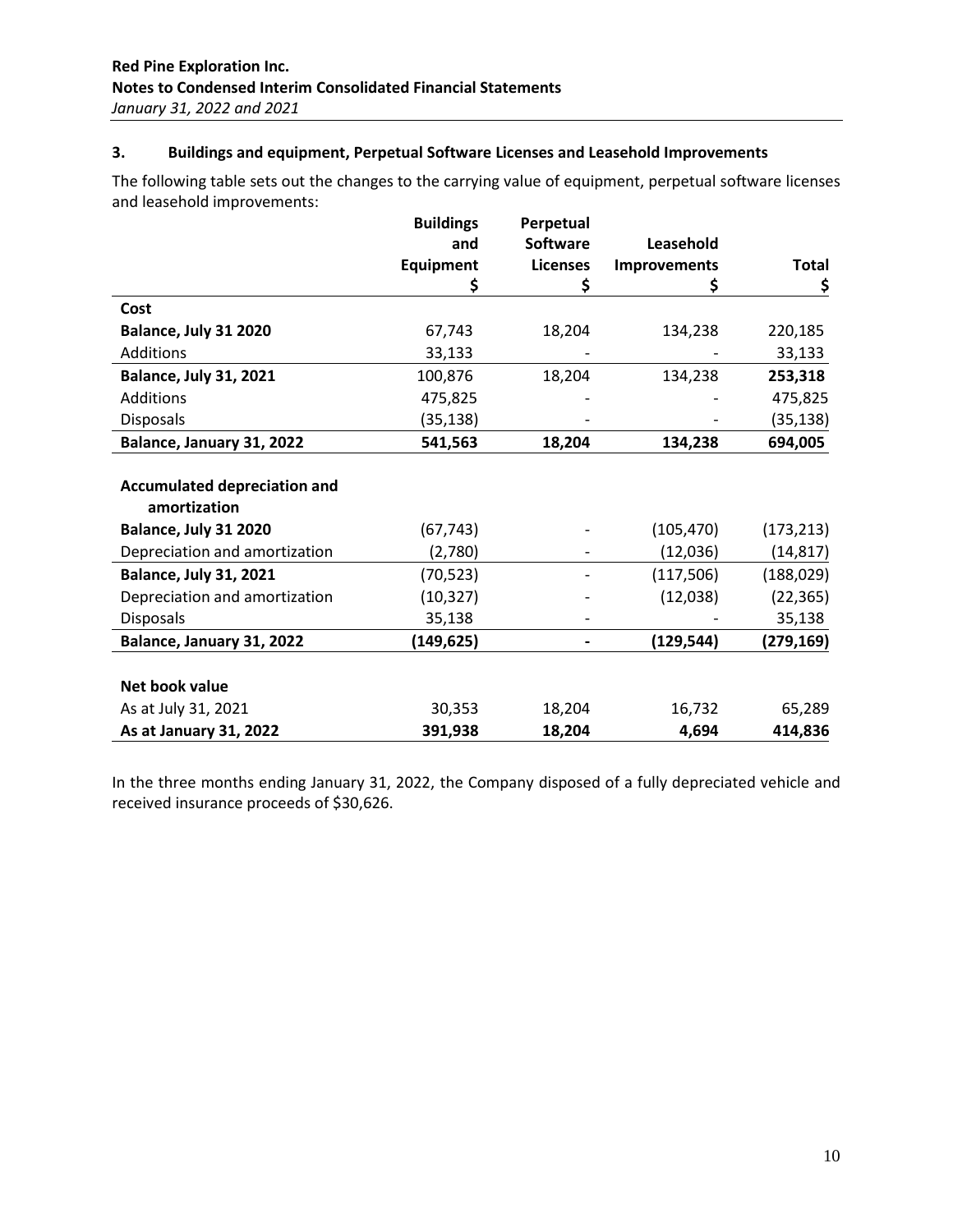# **4. Right of Use Asset and Lease Liability**

The following table sets out the changes to the carrying value of right of use asset and lease liability:

|                                   | Six months ended<br><b>January 31, 2022</b> | Year ended<br><b>July 31, 2021</b> |
|-----------------------------------|---------------------------------------------|------------------------------------|
| <b>Right of use asset</b>         |                                             |                                    |
| Balance, opening                  | \$232,547                                   | \$328,660                          |
| Amortization                      | (48,077)                                    | (96,113)                           |
| <b>Balance period end</b>         | 184.470                                     | 232.547                            |
| Lease liability                   |                                             |                                    |
| Balance, opening                  | 210,070                                     | 300,527                            |
| Lease accretion                   | 5,605                                       | 19.961                             |
| Lease payments                    | (55,210)                                    | (110,418)                          |
| Balance, period end               | 160,465                                     | 210,070                            |
| Current portion lease liability   | 102,155                                     | 98,538                             |
| Long term portion lease liability | 58,310                                      | 111,532                            |

On December 12, 2016, the Company signed an office space lease agreement for office space located at 145 Wellington Street West for seven (7) years from January 1, 2017 to December 31, 2023. The Company has future lease payments of \$170, 057 and a prepaid rent deposit of \$41,579, which is included in the right of use asset and amortized over the term of the lease.

### **5. Mineral Properties**

The Company has ownership interests in several exploration projects. The Wawa Gold Project is the primary focus of exploration.

The following table summarizes the cumulative exploration and evaluation expenditures the Company has incurred on its mineral properties. The Wawa Gold property expenditures includes all amounts incurred prior to any prorated recovery from the previous joint-venture partner.

|                                 | Wawa Gold  | Cayenne   | Other       | Total       |
|---------------------------------|------------|-----------|-------------|-------------|
|                                 | Property   | Property  | Properties  | Properties  |
|                                 |            |           |             |             |
| Balance, July 31 2020           | 43,463,786 | 6,137,686 | 8,482,174   | 58,083,646  |
| Property acquisition costs      | 12,424,315 |           |             | 12,424,315  |
| <b>Exploration expenditures</b> | 2,654,250  |           |             | 2,654,250   |
| <b>Balance, July 31, 2021</b>   | 58,542,351 | 6,137,686 | 8,482,174   | 73,162,211  |
| Property acquisition costs      |            |           |             |             |
| Property sales                  |            |           | (1,050,000) | (1,050,000) |
| <b>Exploration expenditures</b> | 4,300,471  |           |             | 4,300,471   |
| Balance, January 31, 2022       | 62,842,822 | 6,137,686 | 7,432,174   | 76,412,682  |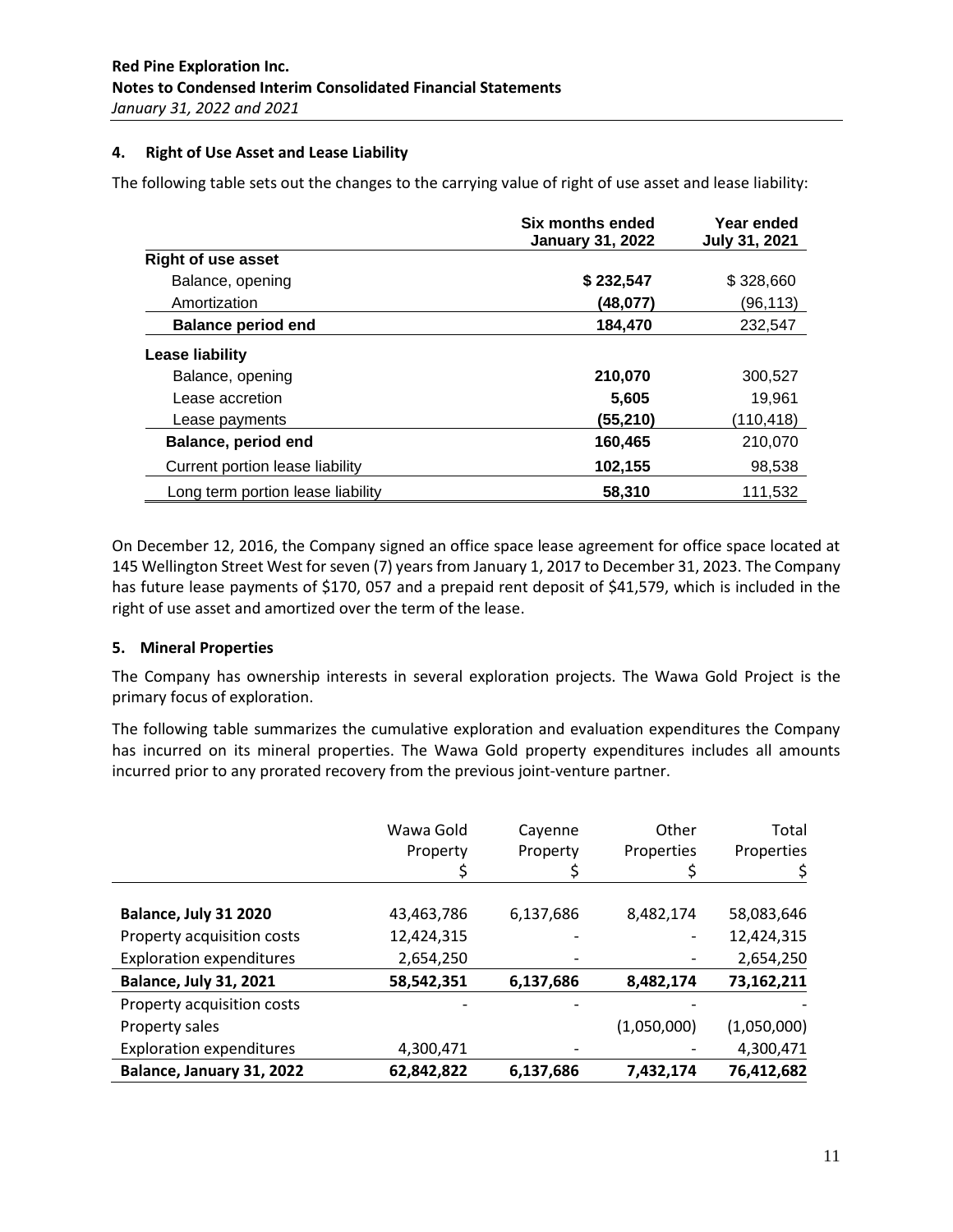## **5. Mineral Properties (continued)**

The following table summarizes the exploration expenditures:

| <b>Exploration expenditures</b>         | <b>Three Months</b><br><b>Ended</b><br><b>January 31, 2022</b> | <b>Six Months</b><br>Ended<br><b>January 31, 2022</b> | <b>Year Ended</b><br>July 31, 2021 |
|-----------------------------------------|----------------------------------------------------------------|-------------------------------------------------------|------------------------------------|
| Camp costs                              | 101,513                                                        | 227,960                                               | 447,047                            |
| Closure costs, including asset          | 20,290                                                         |                                                       | 335,645                            |
| Compensation                            | 526.440                                                        | 861,092                                               | 558,786                            |
| Drilling, assays and analysis           | 1,649,225                                                      | 2,585,394                                             | 821,685                            |
| Equipment costs                         | 222,634                                                        | 419,633                                               | 213,503                            |
| Land management                         | 75,652                                                         | 186,102                                               | 277,584                            |
| Exploration Expenditures <sup>(a)</sup> | 2,595,754                                                      | 4,300,471                                             | 2,654,250                          |

▪ *Excludes property acquisitions and sales*

During the six months ended January 31, 2022, the Company incurred total exploration and evaluation expenditures, excluding property sales and acquisitions, of \$4,300,471 on the Wawa Gold property (six months ended January 31, 2021: \$566,054).

On August 20, 2021, the Company sold its Algoma-Talisman property located in Northern Ontario to Newton Gold Corp. ("Newton") for \$1,050,000 in cash, which was payable in two installments. A \$550,000 installment was received in August, 2021 and the balance was received on October 28, 2021. In addition, Newton granted a net smelter royalty of 1.5% (the "Royalty") from mineral production on the Property to Red Pine, which can be repurchased by Newton for CAD \$500,000.

### **Wawa Gold Project**

This property, comprised of over 6,800 hectares, hosts several former smaller scale mining operations which is located approximately 2 kilometers east of the Town of Wawa in northern Ontario.

On March 30, 2021, the Company completed the consolidation of the Wawa Gold Project. As a result, Red Pine now holds a 100% ownership interest in the Wawa Gold Project.

As part of the 100% consolidation of the Wawa Gold Project, the Company's previous joint venture partner retained a 2% net smelter return royalty on production from the Wawa Gold Project, of which 1.5% of the 2% NSR is subject to a buyback for a total cost of \$1.75 million. The Company also had to put in placed an environmental bond of \$315,000 which was previously provided by Citibar L.P. Until such time as the Government of Ontario accepts the Company's environmental bond the Company has secured the current environmental bond placed by Citibar L.P. with an equivalent amount of cash, included as restricted cash.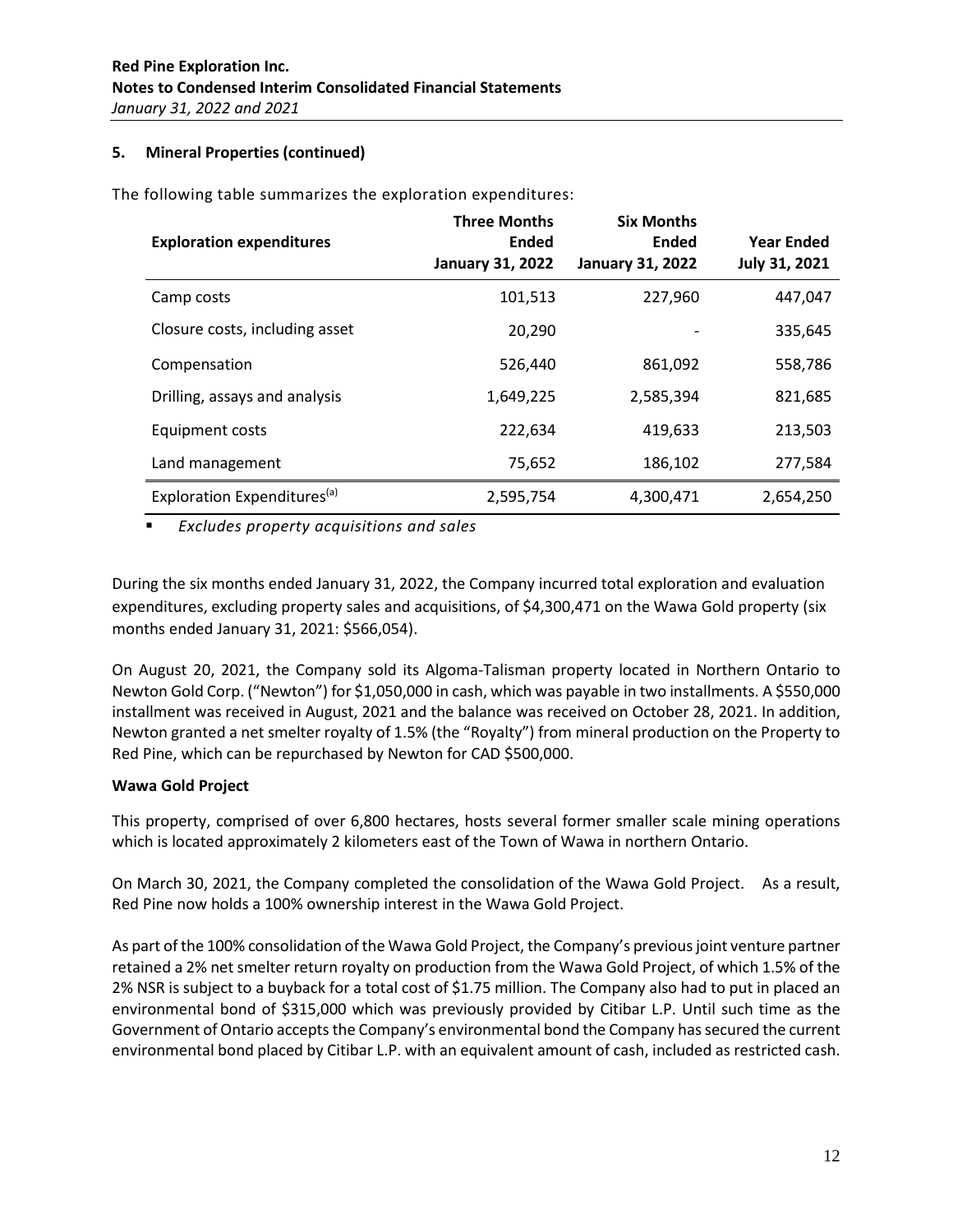## **5. Mineral Properties (continued)**

### **Cayenne Property**

The Cayenne property consists of 2 cell claims (70.1 ha) and 1 lease (62.67 ha) in Genoa Township located approximately 110 kilometers southwest of Timmins, Ontario. The Company owns 100% of the property.

### **Mortimer Property**

The Company has a 100% interest in a block of 12 cell claims covering approximately 284.77 ha in the Dore Township approximately 110 km southwest of Timmins, Ontario. The previous owners retain NSRs ranging between 0.2% and 2% on certain claims and the Company has the option to purchase a portion of these NSRs for various cash payments as specified in the original purchase agreements.

### **Fern Elizabeth Property**

The Company has a 100% interest in 55 cell claims covering 1,075 hectares located approximately 10 km northwest of Atikokan, Ontario.

### **Rand Garrison**

The Company has a 100% interest in 22 cell claims covering 277 hectares located approximately 46 kilometers west of Matheson and 50 kilometers north of Kirkland Lake.

### **Net Smelter Royalties**

The Company retains a 1.5% Net Smelter Return ("NSR") on approximately 75 square kilometers of claims 20 km east of Newmont Gold's Borden Gold project near Chapleau, Ontario. The underlying property package was sold to Probe Mines Ltd. in November 2012.

### **6. Asset retirement obligation**

The present value of restoration liabilities relating to the Company's Wawa gold property was estimated at \$240,000 at January 31, 2022 (\$290,000 at July 31, 2021). This amount represents the gross amount expected to be incurred and given the estimated timing of incurring the expenditure is less than one year, the amount has not been discounted. \$50,000 was paid in January 2022 towards the restoration. The amounts are subject to measurement uncertainty with respect to estimated costs and the actual timing of reclamation.

Related to the restoration liabilities, the Company was also obligated to issue a Letter of Credit in favour of the Government of Ontario in the amount of \$315,000 which has been which has been secured with cash and recorded as long term restricted cash.

### **7. Related Party Transactions and Balances**

Related parties as defined by IAS 24 *Related Party Disclosures* include the members of the Board of Directors, key management personnel and any companies controlled by these individuals. Key management personnel include those persons having authority and responsibility for planning, directing and controlling activities of the Company. Key management personnel for the Company consist of the CEO and CFO.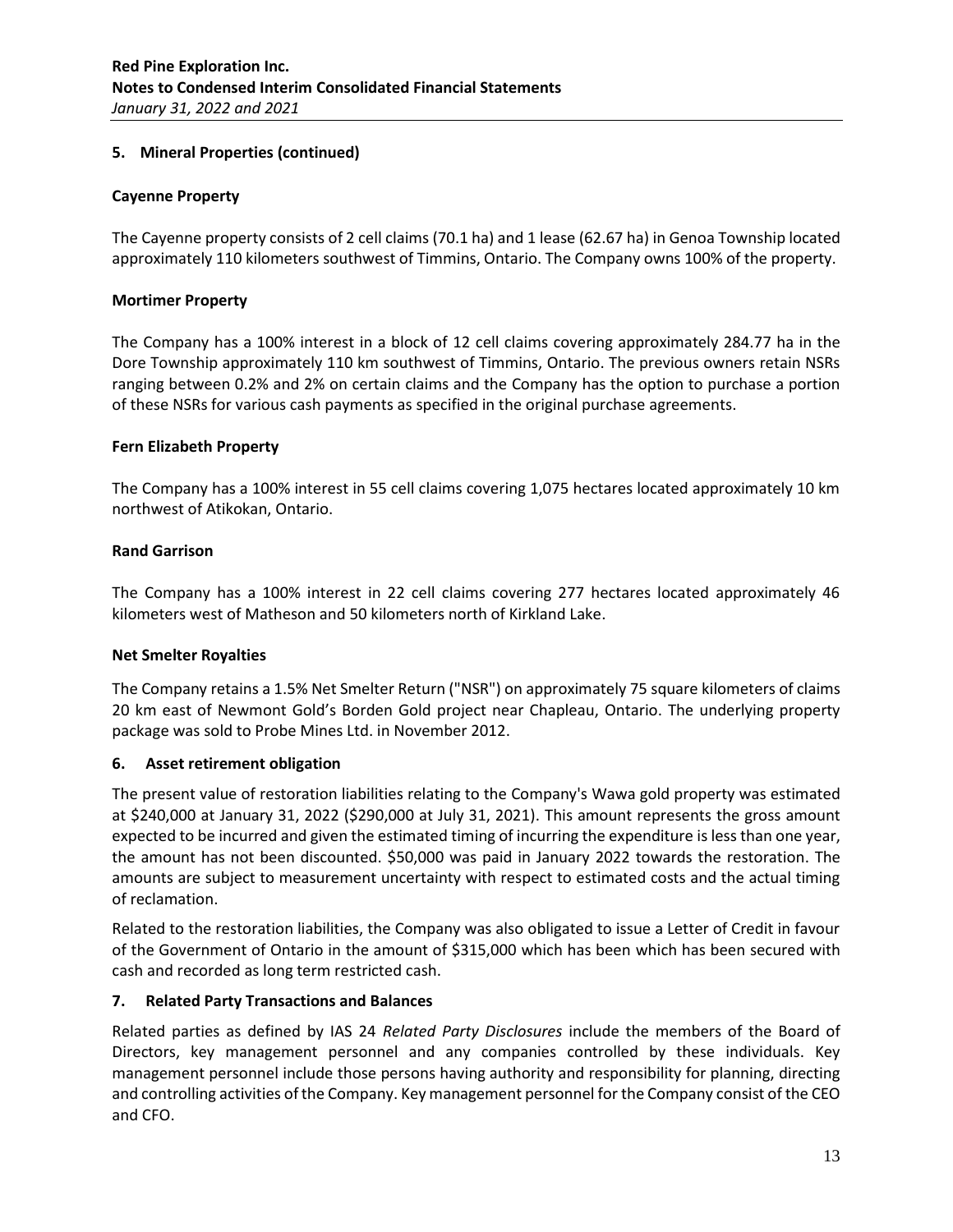|                                         | Three months<br>ended<br>January 31,<br>2022 | Three months<br>ended<br>January 31,<br>2021 | <b>Six months</b><br>ended<br>January 31,<br>2022 | <b>Six months</b><br>ended<br>January 31,<br>2021 |
|-----------------------------------------|----------------------------------------------|----------------------------------------------|---------------------------------------------------|---------------------------------------------------|
| Compensation <sup>(1)</sup>             | \$230,089                                    | \$35,749                                     | \$344,312                                         | \$71,499                                          |
| Share based compensation <sup>(2)</sup> | 82,595                                       | ۰                                            | 182,291                                           |                                                   |
| Total                                   | \$312,684                                    | \$35,749                                     | \$526,603                                         | \$71,499                                          |

# **7. Related Party Transactions and Balances (continued)**

(1) Includes professional fee, salary, and health benefits and severance paid to a former officer.

(2) Represents the expense of stock options vested during the period

As of January 31, 2022, the following related party balances were outstanding:

Included in amount receivable is \$27,990 (July 31, 2021, \$3,512) related to exploration, rent and general & administrative charges from a company with a shared director. The companies also share the services of certain senior officers along with other administrative services including office rental.

#### **8. Share Capital**

#### *a) Common Shares*

The authorized share capital consists of an unlimited number of common shares. The common shares have no par value. As at January 31, 2022, the Company had 117,442,720 issued and outstanding common shares (July 31, 2021: 95,919,403). All issued and outstanding common shares are fully paid.

The Company received, from October 31, 2021 through December 31, 2021, notice of the exercise of 8,599,623 warrants at the exercise price of \$0.50 per common share, resulting in the issuance of 8,599,623 common shares for gross proceeds of \$4,299,812 and the reclassification of \$517,871 from warrant reserve to share capital. On December 31, 2021, 1,334,322 warrants expired.

On November 18, 2021, the Company closed a private placement consisting of 12,923,700 flow-through shares of the Company (the "FT Shares") at a price of C\$0.65 per FT Share, such FT Shares qualifying as "flow-through shares" (within the meaning of subsection 66(15) of the Income Tax Act (Canada)), for aggregate gross proceeds of C\$8,400,405. The flow through premium over the market price of \$0.52 per common share on the closing date was \$1,680,081.

In connection with the FT Shares financing, the Company paid agents commission of 6% of the gross proceeds and it issued 647,952 compensation options to the agent. Each agent compensation option is exercisable to acquire one common share at a price of C\$0.50 per unit for a period of 24 months. The agent consideration options had an estimated value of \$188,827 using Black-Scholes model with the following assumptions: risk-free rate, 0.98%, dividend yield 0%, expected volatility of 85% and an expected life of 2 years. The value of the flow-through share premium was \$1,680,081 and share issuance costs were \$613,356.

Effective March 15, 2021 the Company completed a 10:1 share consolidation resulting in the issuance of one new Common Share to replace every ten old common shares. The Company continues to trade under the symbol "RPX" on the TSX Venture Exchange (the "TSXVE"). Prior to the Consolidation there were 477,222,387 Common Shares outstanding. After giving effect to the Consolidation there were 47,722,239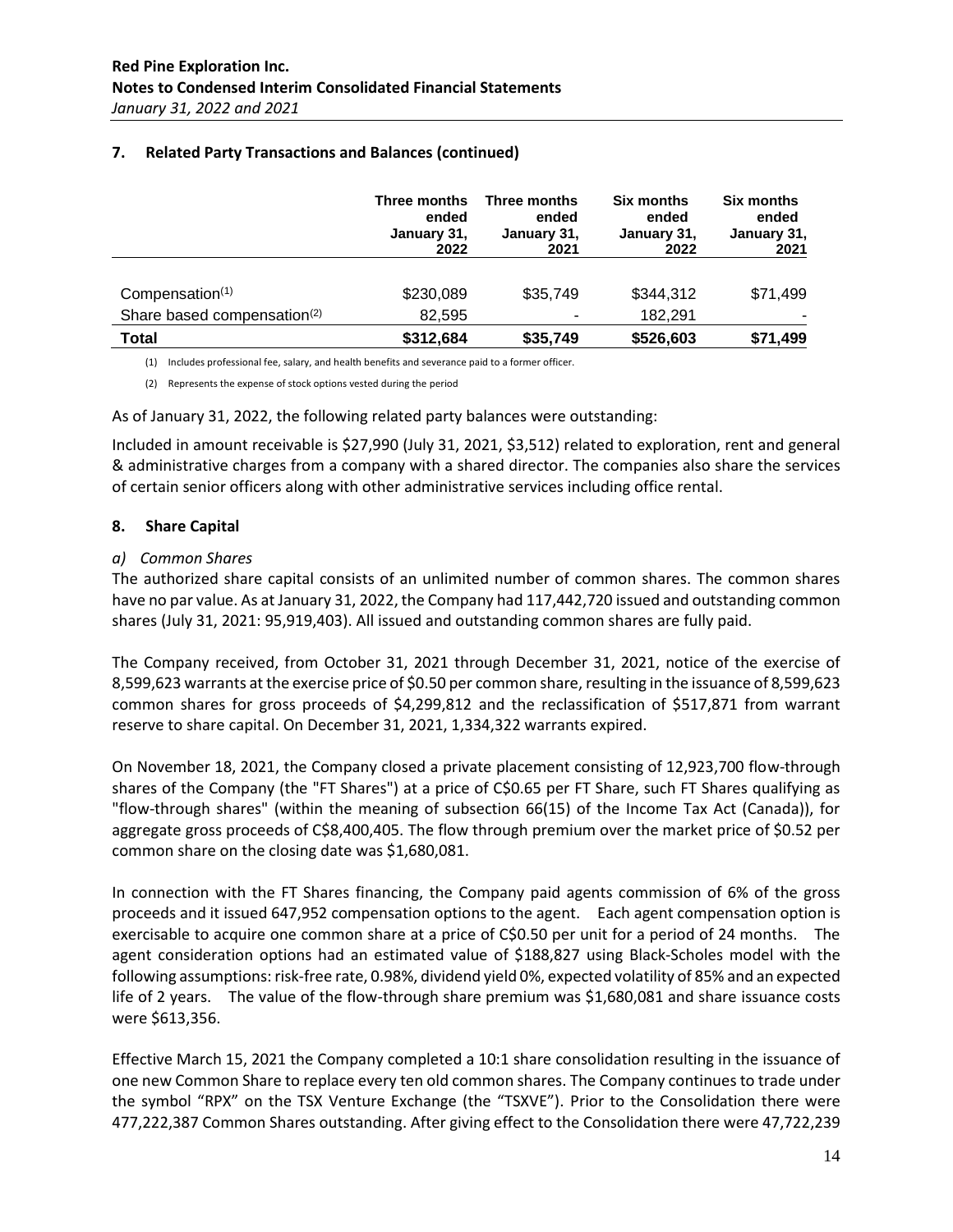### *a) Common Shares (continued)*

Common Shares outstanding. The 10:1 share consolidation was applied retrospectively to the number of the Company's common shares, warrants and stock options.

On March 23, 2021, the Company completed by way of a subscription receipts financing on March 23, 2021, for gross proceeds of \$20.0 million (net proceeds of \$18.6 million) per the terms of a definitive securities purchase agreement to acquire the remaining 36.69% interest in the Wawa Gold Project that it did not own and to fund working capital and exploration funding (the "Transaction"). The proceeds were placed in escrow with the Company's transfer agent and were released on March 31, 2021 upon satisfaction of the escrow release conditions. On March 30, 2021, 37,567,400 subscription receipts of the Company were each automatically exercised for one common share of the Company at a price of \$0.40 and 5,555,212 tranche 1 flow-through subscription receipts of the Company at a price of \$0.45 (the "Tranche 1 FT Subscription Receipts") and 4,496,404 tranche 2 flow-through subscription receipts of the Company at a price of \$0.556 (the "Tranche 2 FT Subscription Receipts" and together with the Tranche 1 FT Subscription Receipts, the "FT Subscription Receipts") were each automatically exercised for the right (each, a "Right") to subscribe for one common share of the Company that qualifies as "flow through" share within the meaning of the *Income Tax Act* (Canada) pursuant to subscription and renunciation agreements entered into by the Company and the subscribers of the FT Subscription Receipts following the issuance of the Rights. Following the transactions described above, a total of 47,619,016 common shares have been issued in connection with the Financing. Total gross proceeds raised was \$20,026,805 with \$979,199 allocated to the flow-through provision. A portion of the net proceeds of the financing were used to satisfy the cash portion of the Purchase Price of the Transaction (note 5). In connection with the financing, the Company issued compensation warrants equal to 6% of the securities sold in the Offering, or 2,825,640 compensation warrants with a fair value of \$1,296,106, to the agents in the Offering with each such compensation warrant being exercisable to acquire one common share of the Company for a period of 24 months following the issuance thereof at a price of \$0.40 per share and paid cash commissions of a total of \$1,189,008 to the agents and share issue costs of \$230,237.

In connection with the Transaction, the Company paid a cash fee of \$400,000 and issued 226,244 common shares at a price of \$0.65 per share for a fair value of \$147,059 based on the market price on date of issuance pursuant to a financial advisory services agreement. The cash fee and common shares issued were expensed on the consolidated statement of loss and comprehensive loss for the year ended July 31, 2021.

On December 31, 2019 the Company sold an aggregate of (i) 2,589,285 units (the "FT Units") comprised of one "flow-through" common share (a "FT Share") of the Company and one-half of one non-flowthrough common share purchase warrant (each whole warrant, a "Warrant") at a price of C\$0.35 per FT Unit for gross proceeds of C\$906,250 and (ii) 8,209,921 non-flow-through units of the Company (the "Non-FT Units" and together with the FT Units, the "Securities") with each Non-FT Unit being comprised of one common share (issued on a non-"flow-through" basis) and one whole Warrant, at a price of C\$0.35 per Non-FT Unit for gross proceeds of C\$2,873,472, for aggregate gross proceeds to Red Pine in the Offering of C\$3,779,722. Each whole Warrant is exercisable to acquire one common share at a price of C\$0.50 per share for a period of 24 months following the closing date of the Offering, or by December 31, 2021. Each FT Share partially comprising the FT Units has been issued on a "flow-through" basis within.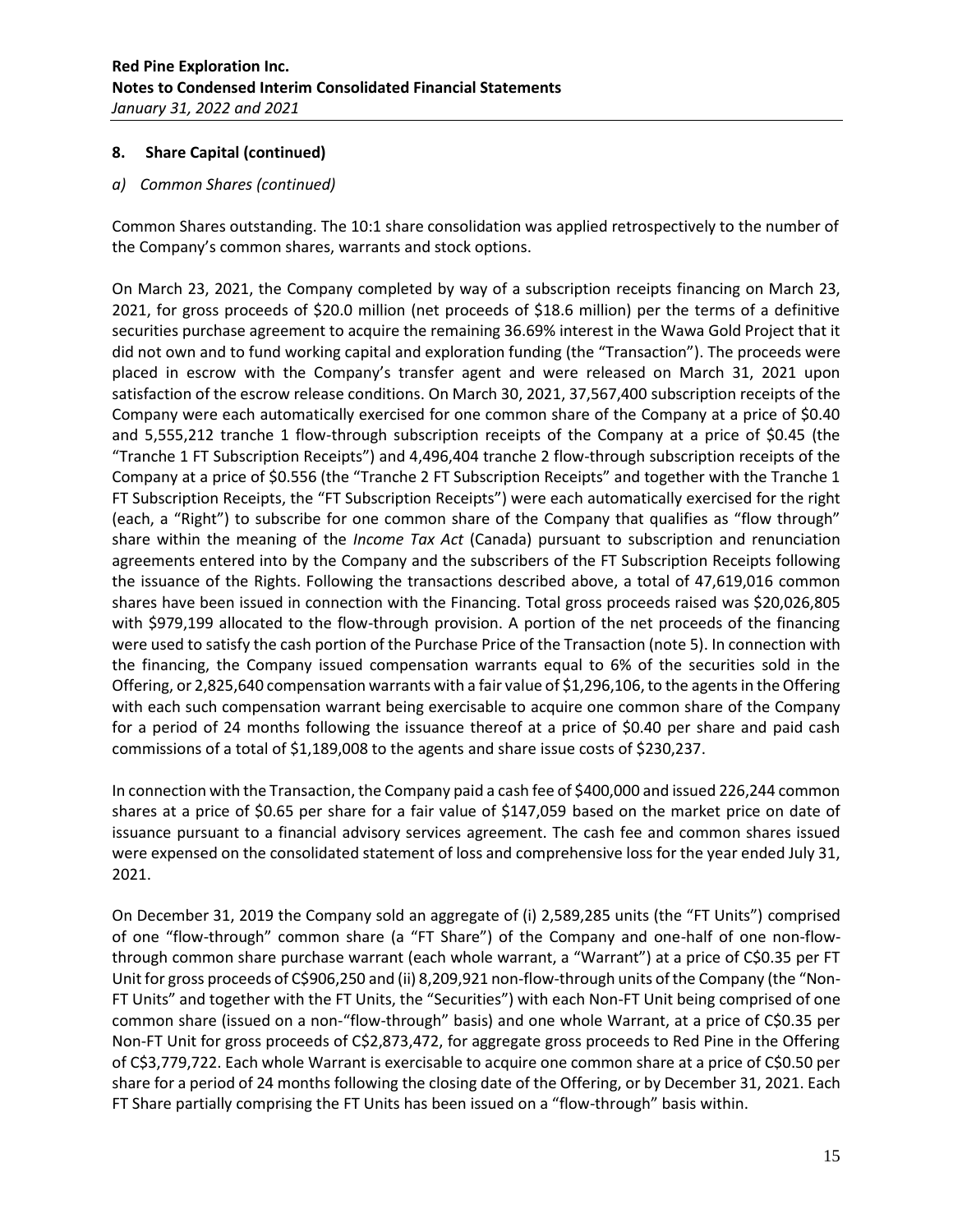# *b) Common Shares (continued)*

A total of 9,504,564 warrants were issued with an estimated value of \$532,256 using Black-Scholes model with the following assumptions: risk-free rate, 2.01%, dividend yield 0%, expected volatility of 47.82% and an expected life of 2 years. In connection with the financing, the Company issued 647,952 compensation options to the agent. Each agent compensation option is exercisable to acquire one Non-FT Unit at a price of C\$0.50 per unit for a period of 24 months. The agent consideration options had an estimated value of \$72,571 using Black-Scholes model with the following assumptions: risk-free rate, 2.01%, dividend yield 0%, expected volatility of 47.82% and an expected life of 2 years. The value of the flowthrough share premium was \$72,500 and share issuance costs were \$323,008.

# *(b) Stock Options*

The Company has a stock option plan (the "Plan") pursuant to which the Company's Board of Directors may grant incentive stock options to directors, officers, employees and consultants at the discretion of the Board of Directors. The exercise price and vesting period of any option is fixed by the Board of Directors on the date of grant, in accordance with applicable stock exchange or other regulatory requirements, if applicable. The maximum aggregate number of common shares under option at any time under the Plan cannot exceed 10% of the issued shares.

Options granted on April 14, 2021 and thereafter are exercisable for a period of five years from the date of the grant and vest at a rate of 1/36 per month for 36 months until the options are fully vested.

| <b>Expiry Date</b>        | <b>Exercise</b><br><b>Price</b> | <b>Options</b><br>Outstanding | Remaining<br>Life in Years | <b>Options</b><br><b>Exercisable</b> |
|---------------------------|---------------------------------|-------------------------------|----------------------------|--------------------------------------|
| April 6, 2022             | \$1.20                          | 102.500                       | 0.18                       | 102,500                              |
| April 11, 2022            | 1.20                            | 212,800                       | 0.19                       | 212,800                              |
| June 20, 2022             | 0.60                            | 546,250                       | 0.38                       | 546,250                              |
| August 10, 2023           | 0.60                            | 159,000                       | 1.52                       | 159,000                              |
| April 14, 2026            | 0.73                            | 2,292,221                     | 4.20                       | 573,055                              |
| June 1, 2026              | 0.76                            | 150,000                       | 4.33                       | 29,167                               |
| October 1, 2026           | 0.60                            | 100,000                       | 4.67                       | 8,333                                |
| December 15, 2026         | 0.52                            | 150,000                       | 4.87                       | 4,167                                |
| January 25, 2027          | 0.47                            | 1,869,000                     | 4.99                       |                                      |
| Balance, January 31, 2022 | \$0.646                         | 5,581,771                     | 3.06                       | 1,635,272                            |

The following schedule details stock options outstanding as of January 31, 2022: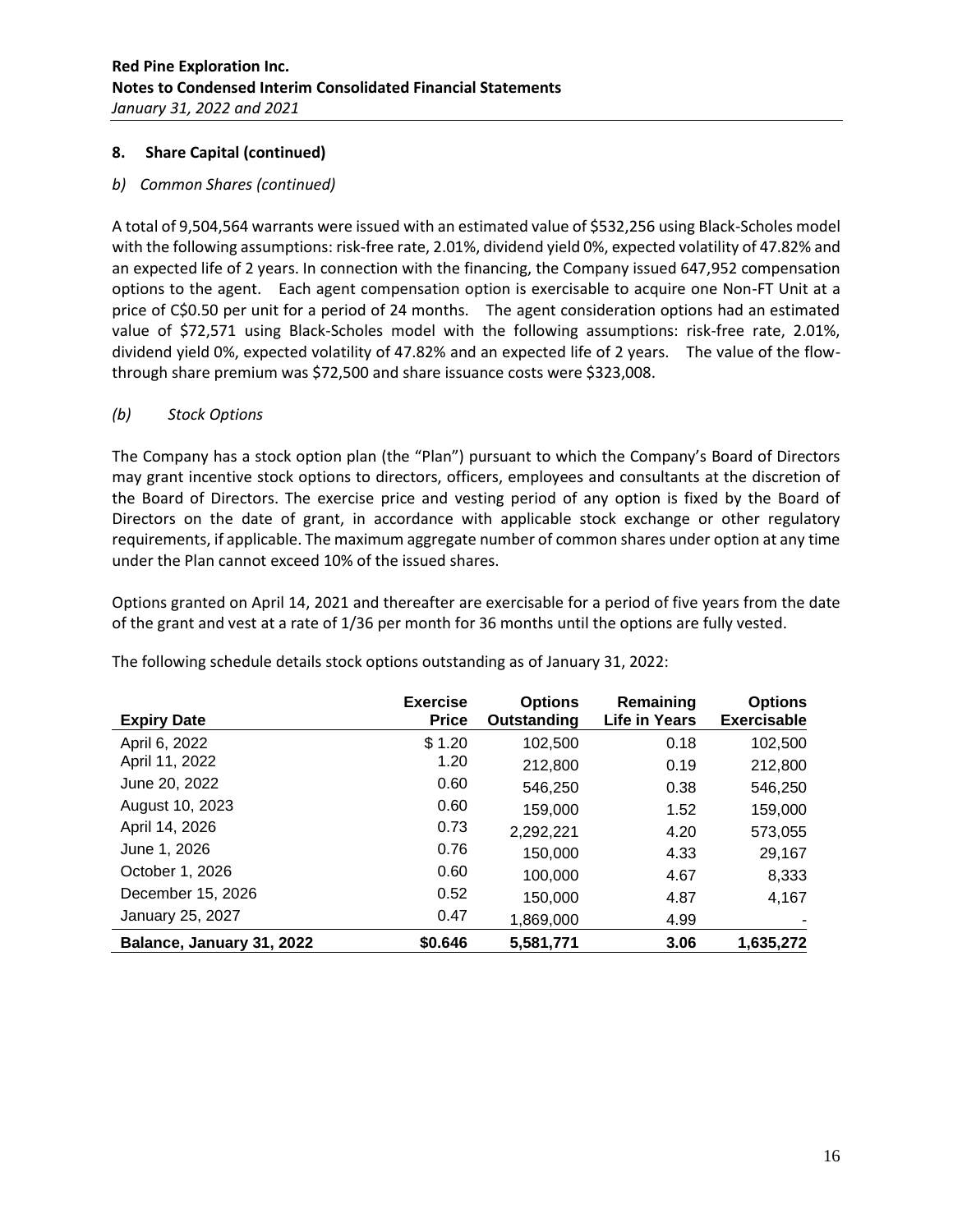# *(b) Stock Options (continued)*

Movements in the stock options are summarized as follows:

|                               | Number of  | <b>Weighted Average</b> |
|-------------------------------|------------|-------------------------|
|                               | Options    | <b>Exercise Price</b>   |
| Balance, July 31 2020         | 1,718,250  | \$0.72                  |
| Granted                       | 2,620,000  | 0.73                    |
| Exercised                     | (50,000)   | 0.60                    |
| Cancelled                     | (460,000)  | 0.85                    |
| <b>Expired</b>                | (187, 500) | 0.55                    |
| <b>Balance, July 31, 2021</b> | 3,640,550  | \$0.692                 |
| Granted                       | 2,119,000  | 0.48                    |
| Cancelled                     | (177, 779) | 0.73                    |
| Balance, January 31, 2022     | 5,581,771  | \$0.646                 |

On April 14, 2021, 2,470,000 stock options were granted to certain directors, officers, and employees of the Company. Each option vests 1/36 on each month starting one month from grant date until the number of stock options are fully vested. The fair value of the 2,470,000 options granted was \$856,801. The options have been valued using Cox, Ross, and Rubenstein binomial tree with the following assumptions: expected dividend yield of 0%; share price of \$0.72; expected volatility of 60.43%; risk free rate of 0.95% and a forfeiture rate of 2%. The stock options are being expensed over the 36-month vesting period.

On June 1, 2021, 150,000 stock options were granted to directors and consultants of the Company. Each option vests 1/36 on each month starting one month from grant date until the number of stock options are fully vested. The fair value of the 150,000 options granted was \$38,699. The options have been valued using Black-Scholes option pricing model with the following assumptions: expected dividend yield of 0%; share price of \$0.76; expected volatility of 60%; risk free rate of 0.91% and a forfeiture rate of 0%. The stock options are being expensed over the 36-month vesting period.

On October 1, 2021, 100,000 stock options were granted to a director of the Company. Each option vest 1/36 on each month starting one month from grant date until the number of stock options are fully vested. The fair value of the 100,000 options granted was \$31,183. The options have been valued using Black-Scholes option pricing model with the following assumptions: expected dividend yield of 0%; share price of \$0.61; expected volatility of 60%; risk free rate of .1.07% and a forfeiture rate of 0%. The stock options are being expensed over the 36-month vesting period.

On December 15, 2021, 150,000 stock options were granted to an officer of the Company. Each option vest 1/36 on each month starting one month from grant date until the number of stock options are fully vested. The fair value of the 150,000 options granted was \$40,010. The options have been valued using Black-Scholes option pricing model with the following assumptions: expected dividend yield of 0%; share price of \$0.52; expected volatility of 60%; risk free rate of 1.21% and a forfeiture rate of 0%. The stock options are being expensed over the 36-month vesting period.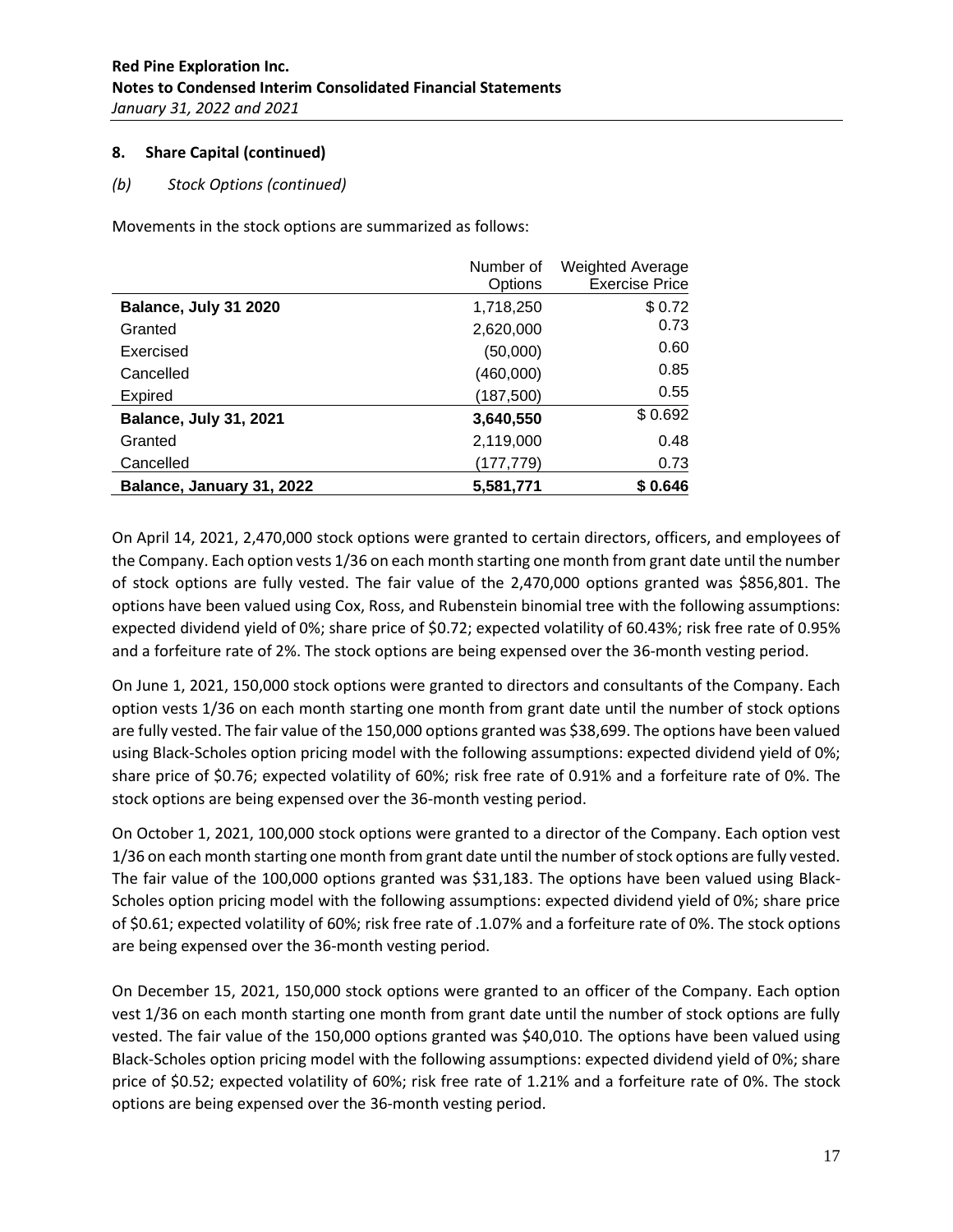# *(b) Stock Options (continued)*

On January 25, 2022, 1,869,000 stock options were granted to a director of the Company. Each option vest 1/36 on each month starting one month from grant date until the number of stock options are fully vested. The fair value of the 1,869,000 options granted was \$587,613. The options have been valued using Black-Scholes option pricing model with the following assumptions: expected dividend yield of 0%; share price of \$0.47; expected volatility of 84.5%; risk free rate of 1.54% and a forfeiture rate of 0%. The stock options are being expensed over the 36-month vesting period.

### c) *Warrants*

Movements in the warrants, which are linked to common share issues described above, are summarized as follows:

|                                        | Number of   | <b>Weighted Average</b> |
|----------------------------------------|-------------|-------------------------|
|                                        | Warrants    | <b>Exercise Price</b>   |
| Balance, July 31 2020                  | 13,537,716  | \$0.63                  |
| Granted                                | 2,825,640   | 0.40                    |
| Exercised                              | (218, 571)  | 0.50                    |
| <b>Expired</b>                         | (3,385,200) | 1.02 <sub>1</sub>       |
| <b>Balance, July 31, 2021</b>          | 12,759,585  | \$0.48                  |
| Granted                                | 647,952     | 0.50                    |
| Exercised                              | (8,599,623) | 0.50                    |
| <b>Expired</b>                         | (1,334,322) | 0.50                    |
| Balance, January 31, 2022              | 3,473,592   | \$0.42                  |
|                                        |             |                         |
| Warrants expiring on March 23, 2023    | 2,825,640   | \$0.40                  |
| Warrants expiring on November 18, 2023 | 647,952     | \$0.50                  |
| Balance, January 31, 2022              | 3,473,592   | \$0.42                  |

### **9. Commitments**

### **Flow through shares**

As part of the March 2021 financing, the Company committed to incur, on a best-efforts basis, by December 31, 2022, \$4,999,845 in Canadian exploration expenditures ("CEE") pursuant to a private placement for which flow-through proceeds have been received. The Company renounced the \$4,999,845 expenditures as at December 31, 2021 and had incurred all such CEE by January 31, 2022. There is no remaining commitment related to the March 2021 financing.

As part of the November 2021 private placement for which flow-through proceeds have been received, the Company committed to incur CEE, on a best-efforts basis, by December 31, 2023, in the amount of \$8,400,405. The Company renounced the \$8,400,405 in CEE as at December 31, 2021.

For the six months ended January 31, 2022, the Company had incurred \$4,376,604 of the CEE commitment, resulting in the commitment remaining of \$7,327,817, which relates to the FT shares issued in November 2021 (July 31, 2021 – CEE incurred \$1,695,830; CEE commitment remaining \$3,304,016).